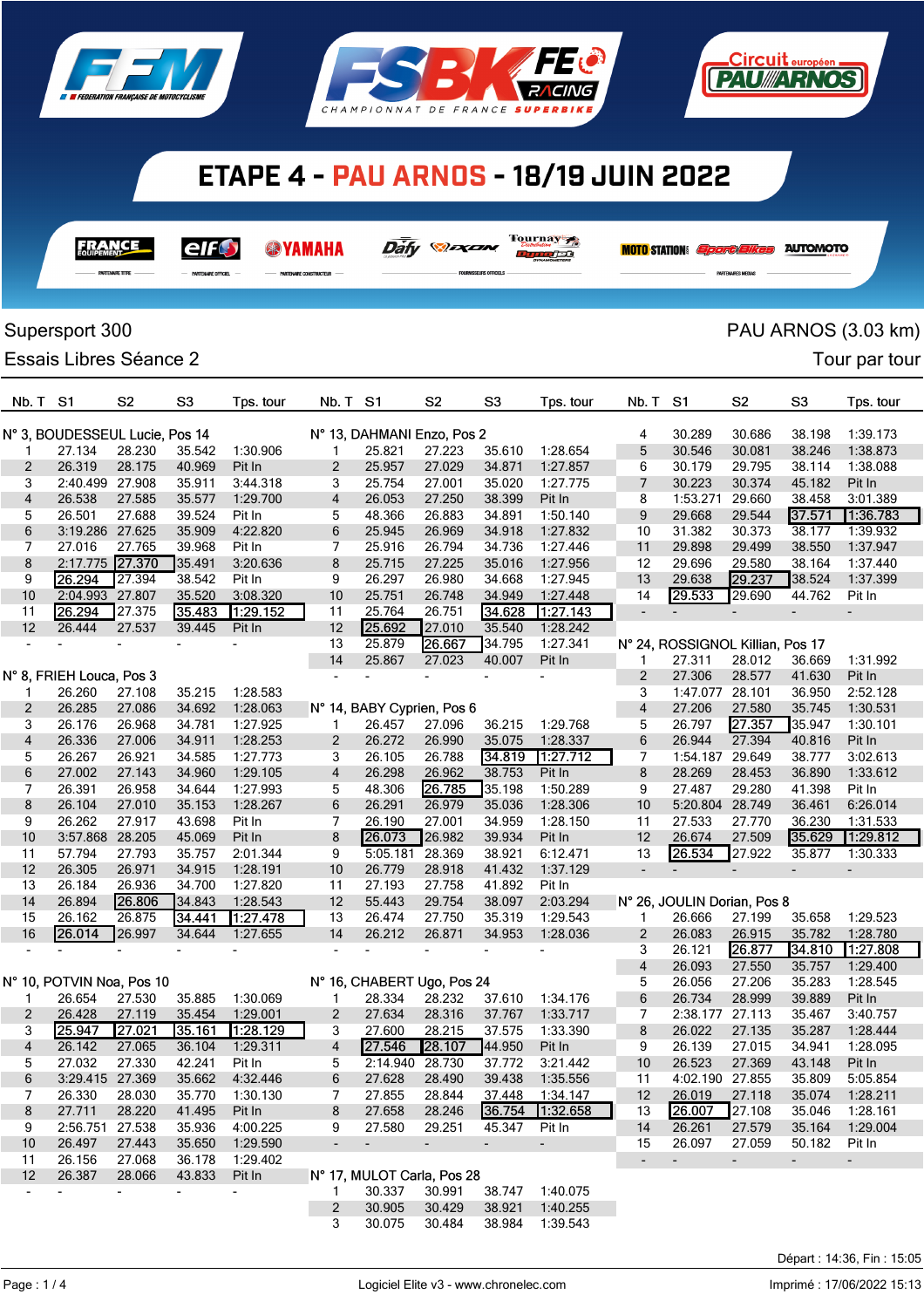

**FRANCE** 

elf

 $rac{1}{2}$ 

**@YAMAHA** 





Dafy **Dan** 

Tournay 7

فعومريت

|                          | Supersport 300               |                          |                          |                          |                |                                   |                          |                |                          |                          |          |                                 |                          | PAU ARNOS (3.03 km) |  |
|--------------------------|------------------------------|--------------------------|--------------------------|--------------------------|----------------|-----------------------------------|--------------------------|----------------|--------------------------|--------------------------|----------|---------------------------------|--------------------------|---------------------|--|
|                          | Essais Libres Séance 2       |                          |                          |                          |                |                                   |                          |                |                          |                          |          |                                 |                          | Tour par tour       |  |
| Nb. T S1                 |                              | S <sub>2</sub>           | S <sub>3</sub>           | Tps. tour                | Nb. T          | S <sub>1</sub>                    | S <sub>2</sub>           | S <sub>3</sub> | Tps. tour                | Nb. T                    | -S1      | S <sub>2</sub>                  | S <sub>3</sub>           | Tps. tour           |  |
|                          | N° 28, PALHIER Evan, Pos 21  |                          |                          |                          | 15             | 26.944                            | 27.926                   | 35.929         | 1:30.799                 |                          |          |                                 |                          |                     |  |
| 1                        | 27.430                       | 27.950                   | 35.842                   | 1:31.222                 |                |                                   | $\overline{\phantom{a}}$ |                | $\overline{\phantom{0}}$ |                          |          |                                 |                          |                     |  |
| 2                        | 27.854                       | 29.057                   | 35.811                   | 1:32.722                 |                |                                   |                          |                |                          |                          |          | N° 66, DIEUDONNE Matheo, Pos 16 |                          |                     |  |
| 3                        | 27.257                       | 27.727                   | 39.748                   | Pit In                   |                | N° 44, DELBOSC D Jefferson, Pos 5 |                          |                |                          | 1                        | 27.356   | 28.176                          | 36.011                   | 1:31.543            |  |
| 4                        | 2:08.752 28.275              |                          | 37.031                   | 3:14.058                 | 1              | 26.193                            | 27.243                   | 35.793         | 1:29.229                 | 2                        | 26.902   | 28.422                          | 35.703                   | 1:31.027            |  |
| 5                        | 27.488                       | 27.988                   | 35.651                   | 1:31.127                 | 2              | 26.347                            | 27.116                   | 35.023         | 1:28.486                 | 3                        | 26.917   | 27.716                          | 36.128                   | 1:30.761            |  |
| 6                        | 27.738                       | 27.683                   | 35.688                   | 1:31.109                 | 3              | 26.172                            | 26.952                   | 35.139         | 1:28.263                 | $\overline{4}$           | 27.092   | 27.724                          | 43.013                   | Pit In              |  |
| 7                        | 27.228                       | 27.915                   | 35.394                   | 1:30.537                 | 4              | 26.172                            | 26.934                   | 36.180         | 1:29.286                 | 5                        |          | 3:14.315 28.666                 | 35.851                   | 4:18.832            |  |
| 8                        | 28.225                       | 28.590                   | 35.586                   | 1:32.401                 | 5              | 26.215                            | 26.870                   | 34.840         | 1:27.925                 | 6                        | 27.055   | 27.973                          | 35.594                   | 1:30.622            |  |
| 9                        | 29.031                       | 29.099                   | 42.247                   | Pit In                   | 6              | 26.359                            | 27.207                   | 35.262         | 1:28.828                 | 7                        | 26.804   | 27.871                          | 35.680                   | 1:30.355            |  |
| 10                       | 4:49.988                     | 29.431                   | 36.956                   | 5:56.375                 | 7              | 26.141                            | 26.890                   | 34.871         | 1:27.902                 | 8                        | 26.842   | 27.580                          | 35.790                   | 1:30.212            |  |
| 11                       | 27.702                       | 27.922                   | 36.631                   | 1:32.255                 | 8              | 26.248                            | 26.922                   | 34.844         | 1:28.014                 | 9                        | 26.742   | 28.275                          | 43.103                   | Pit In              |  |
| 12                       | 28.000                       | 28.128                   | 36.110                   | 1:32.238                 | 9              | 26.126                            | 26.768                   | 34.876         | 1:27.770                 | 10                       | 2:11.677 | 28.628                          | 35.963                   | 3:16.268            |  |
| 13                       | 27.422                       | 28.343                   | 35.954                   | 1:31.719                 | 10             | 26.029                            | 26.734                   | 35.315         | 1:28.078                 | 11                       | 26.875   | 27.635                          | 35.725                   | 1:30.235            |  |
| $\overline{\phantom{a}}$ |                              | $\overline{\phantom{m}}$ | $\overline{\phantom{a}}$ | $\overline{\phantom{a}}$ | 11             | 25.978                            | 26.688                   | 34.956         | 1.27.622                 | 12                       | 26.851   | 27.909                          | 36.546                   | 1:31.306            |  |
|                          |                              |                          |                          |                          | 12             | 26.899                            | 29.457                   | 43.230         | Pit In                   | 13                       | 26.527   | 27.286                          | 35.774                   | [1.29.587]          |  |
|                          | N° 29, HAUSS Loup, Pos 15    |                          |                          |                          |                |                                   |                          |                |                          | 14                       | 26.672   | 27.559                          | 36.114                   | 1:30.345            |  |
| 1                        | 26.811                       | 27.551                   | 36.019                   | 1:30.381                 |                |                                   |                          |                |                          | 15                       | 26.900   | 27.389                          | 41.411                   | Pit In              |  |
| 2                        | 26.965                       | 27.743                   | 35.977                   | 1:30.685                 |                | N° 45, SAUTEREAU Robin, Pos 12    |                          |                |                          | $\overline{\phantom{a}}$ |          |                                 | $\overline{\phantom{0}}$ |                     |  |
| 3                        | 26.501                       | 27.432                   | 35.797                   | 1:29.730                 | 1.             | 26.324                            | 27.243                   | 36.289         | 1:29.856                 |                          |          |                                 |                          |                     |  |
| 4                        | 26.825                       | 27.544                   | 36.064                   | 1:30.433                 | 2              | 26.323                            | 27.371                   | 35.285         | 1:28.979                 |                          |          | N° 72, DA COSTA David, Pos 11   |                          |                     |  |
| 5                        | 26.614                       | 27.628                   | 36.056                   | 1:30.298                 | 3              | 26.355                            | [27.100]                 | 35.117         | 1.28.572                 | 1                        | 26.348   | 28.036                          | 35.126                   | 1:29.510            |  |
| 6                        | 26.462                       | 27.447                   | 35.580                   | 1:29.489                 | 4              | 26.565                            | 27.141                   | 35.535         | 1:29.241                 | $\overline{2}$           | 26.274   | 27.210                          | 34.790                   | 1:28.274            |  |
| 7                        | 26.690                       | 27.394                   | 35.774                   | 1:29.858                 | 5              | 27.351                            | 27.637                   | 41.325         | Pit In                   | 3                        | 26.213   | 27.051                          | 34.956                   | 1.28.220            |  |
| 8                        | 26.850                       | 27.745                   | 41.503                   | Pit In                   | 6              | 3:31.096 27.439                   |                          | 35.378         | 4:33.913                 | $\overline{4}$           | 26.329   | 27.565                          | 39.110                   | Pit In              |  |
| 9                        | 3:11.225 27.698              |                          | 35.722                   | 4:14.645                 | 7              | 26.548                            | 27.391                   | 35.058         | 1:28.997                 | ä,                       | 6:58.620 | 27.293                          |                          |                     |  |
| 10                       | 26.546                       | 27.288                   | 36.162                   | 1:29.996                 | 8              | 27.640                            | 27.659                   | 35.748         | 1:31.047                 |                          |          |                                 |                          |                     |  |
| 11                       | 26.556                       | 27.301                   | 35.489                   | 1:29.346                 | 9              | 26.569                            | 27.344                   | 35.066         | 1:28.979                 |                          |          | N° 75, NUNES Rodrigo, Pos 25    |                          |                     |  |
| 12                       | 26.945                       | 27.972                   | 35.194                   | 1:30.111                 | 10             | 26.570                            | 27.292                   | 35.351         | 1:29.213                 | 1                        | 29.161   | 29.537                          | 38.046                   | 1:36.744            |  |
| 13                       | 26.839                       | 27.431                   | 35.456                   | 1:29.726                 | 11             | 26.886                            | 27.815                   | 41.013         | Pit In                   | $\overline{c}$           | 28.918   | 29.416                          | 38.004                   | 1:36.338            |  |
| 14                       | 26.799                       | 27.733                   | 35.814                   | 1:30.346                 | 12             | 3:44.172 27.526                   |                          | 35.321         | 4:47.019                 | 3                        | 28.533   | 29.201                          | 37.337                   | 1:35.071            |  |
| 15                       | 26.681                       | 27.330                   | 35.473                   | 1:29.484                 | 13             | 26.391                            | 27.645                   | 35.075         | 1:29.111                 | $\overline{4}$           | 28.996   | 29.338                          | 37.322                   | 1:35.656            |  |
| 16                       | 26.452                       | 27.887                   | 36.996                   | 1:31.335                 | 14             | 26.549                            | 27.143                   | 35.242         | 1:28.934                 | 5                        | 28.833   | 29.146                          | 36.878                   | 1:34.857            |  |
|                          |                              |                          |                          |                          |                |                                   |                          |                | $\overline{\phantom{0}}$ | 6                        | 28.883   | 30.029                          | 46.077                   | Pit In              |  |
|                          |                              |                          |                          |                          |                |                                   |                          |                |                          | 7                        | 1:35.637 | 30.171                          | 38.555                   | 2:44.363            |  |
|                          | N° 41, DUVAL Antoine, Pos 20 |                          |                          |                          |                | N° 47, BOSSY Erwan, Pos 23        |                          |                |                          | 8                        | 28.770   | 29.154                          | 36.930                   | 1:34.854            |  |
| 1.                       | 28.712                       | 29.465                   | 36.585                   | 1:34.762                 | $\mathbf{1}$   | 27.490                            | 27.925                   | 37.784         | 1:33.199                 | 9                        | 28.554   | 29.216                          | 36.784                   | 1:34.554            |  |
| 2                        | 27.908                       | 28.501                   | 36.674                   | 1:33.083                 | $\overline{2}$ | 27.597                            | 29.276                   | 37.073         | 1:33.946                 | 10                       | 28.720   | 29.028                          | 36.825                   | 1:34.573            |  |
| 3                        | 28.225                       | 28.290                   | 36.484                   | 1:32.999                 | 3              | 27.211                            | 28.049                   | 36.877         | 1:32.137                 | 11                       | 28.525   | 29.245                          | 37.442                   | 1:35.212            |  |
| 4                        | 27.547                       | 28.356                   | 36.577                   | 1:32.480                 | 4              | 27.062                            | 27.742                   | 37.875         | 1:32.679                 | 12                       | 28.669   | 28.811                          | 36.633                   | 1:34.113            |  |
| 5                        | 28.055                       | 28.356                   | 46.514                   | Pit In                   | 5              | 27.526                            | 28.211                   | 36.724         | 1:32.461                 | 13                       | 27.959   | 28.625                          | 36.363                   | 1:32.947            |  |
| 6                        | 2:02.715 29.069              |                          | 36.968                   | 3:08.752                 | 6              | 27.648                            | 28.565                   | 36.625         | 1:32.838                 | 14                       | 28.157   | 28.433                          | 36.200                   | 1:32.790            |  |
| $\overline{7}$           | 27.993                       | 28.253                   | 36.502                   | 1:32.748                 | 7              | 27.638                            | 27.886                   | 46.488         | Pit In                   | 15                       | 28.093   | 28.568                          | 36.888                   | 1:33.549            |  |
| 8                        | 27.311                       | 28.181                   | 36.273                   | 1:31.765                 | 8              | 5:17.231 27.821                   |                          | 36.984         | 6:22.036                 | 16                       | 28.760   | 29.622                          | 45.666                   | Pit In              |  |
| 9                        | 27.128                       | 28.255                   | 36.259                   | 1:31.642                 | 9              | 26.847                            | 28.074                   | 36.768         | 1:31.689                 | $\overline{\phantom{a}}$ |          | $\overline{\phantom{a}}$        | $\overline{\phantom{0}}$ |                     |  |
| 10                       | 27.009                       | 28.056                   | 35.765                   | 1:30.830                 | 10             | 27.029                            | 28.090                   | 37.189         | 1:32.308                 |                          |          |                                 |                          |                     |  |
| 11                       | 27.043                       | 29.171                   | 36.022                   | 1:32.236                 | 11             | 27.644                            | 27.893                   | 37.218         | 1:32.755                 |                          |          |                                 |                          |                     |  |
| 12                       | 27.749                       | 29.146                   | 45.234                   | Pit In                   | 12             | 27.148                            | 28.200                   | 37.310         | 1:32.658                 |                          |          |                                 |                          |                     |  |
| 13                       | 2:22.106 28.051              |                          | 36.095                   | 3:26.252                 | 13             | 26.910                            | 28.455                   | 37.401         | 1:32.766                 |                          |          |                                 |                          |                     |  |
| 14                       | 26.899                       | 27.892                   | 35.545                   | 1:30.336                 | 14             | 27.001                            | 27.964                   | 46.553         | Pit In                   |                          |          |                                 |                          |                     |  |

<u> Circuit européen</u>

**MOTO STATION:** *Sport Elkes* AUTOMOTO

**PAU//ARNOS**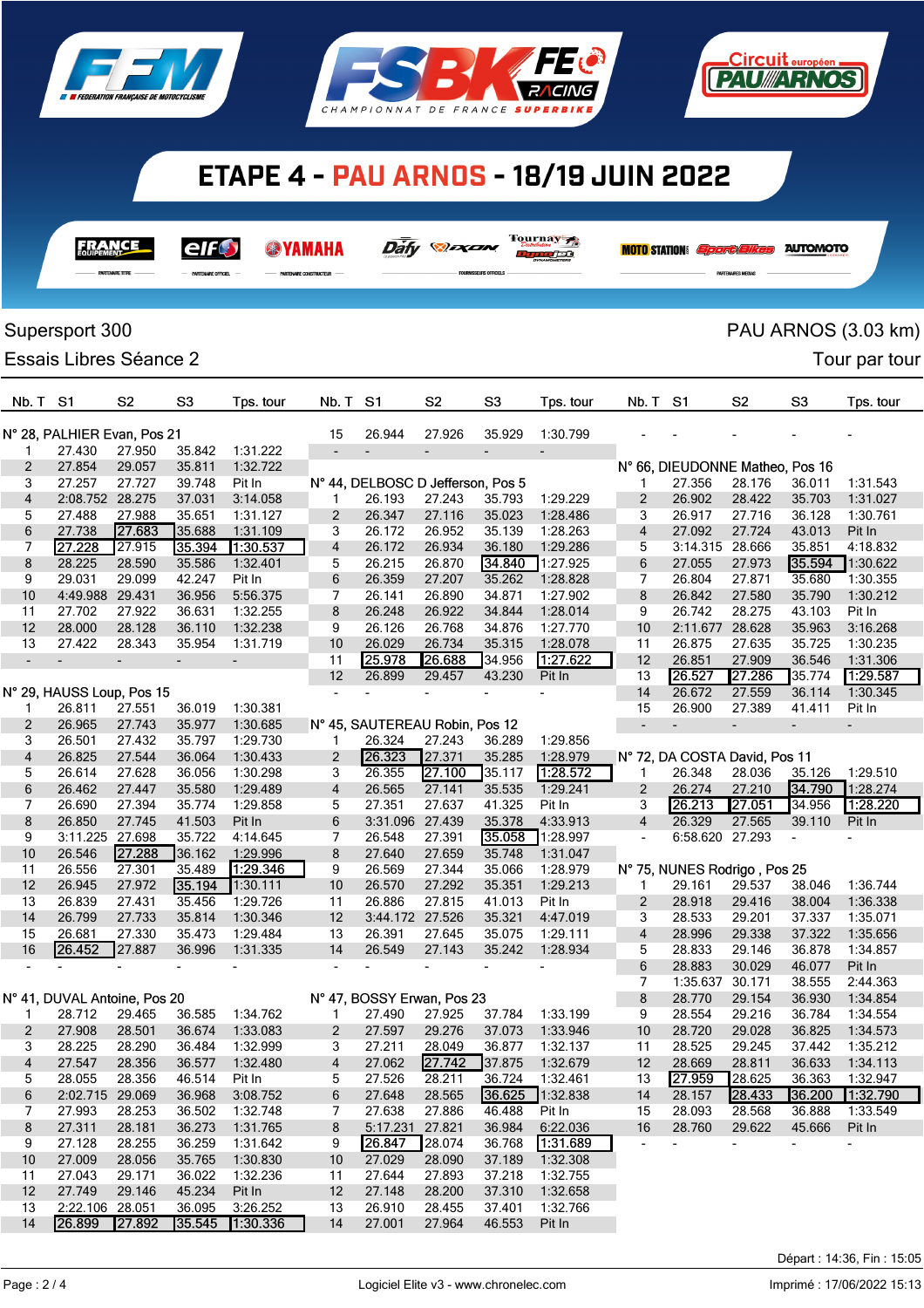

**FRANCE** 

elf

.<br>Ing arrest

**SYAMAHA** 

**NUMBER ONE TRACTOR** 





 $\overline{\mathit{Dafy}}$   $\mathcal{D}$ *axan* 

Tournay 7

nundet

|                         | Supersport 300                |                          |                          |                      |                          |                              |                          |                          |                          |                |                          |                                  |                          | PAU ARNOS (3.03 km)      |  |
|-------------------------|-------------------------------|--------------------------|--------------------------|----------------------|--------------------------|------------------------------|--------------------------|--------------------------|--------------------------|----------------|--------------------------|----------------------------------|--------------------------|--------------------------|--|
|                         | Essais Libres Séance 2        |                          |                          |                      |                          |                              |                          |                          |                          |                |                          |                                  |                          | Tour par tour            |  |
| Nb. T                   | S <sub>1</sub>                | S <sub>2</sub>           | S <sub>3</sub>           | Tps. tour            | Nb. T                    | S <sub>1</sub>               | S <sub>2</sub>           | S <sub>3</sub>           | Tps. tour                | Nb. T          | S <sub>1</sub>           | S <sub>2</sub>                   | S <sub>3</sub>           | Tps. tour                |  |
|                         | N° 82, GEISER Lohan, Pos 9    |                          |                          |                      | 15                       | 26.368                       | 27.353                   | 40.828                   | Pit In                   | 11             | 26.078                   | 26.755                           | 34.878                   | 1:27.711                 |  |
| 1                       | 26.737                        | 28.156                   | 35.613                   | 1:30.506             |                          | ÷                            | $\overline{\phantom{a}}$ |                          |                          | 12             | 26.087                   | 26.939                           | 34.800                   | 1:27.826                 |  |
| 2                       | 26.366                        | 27.048                   | 34.907                   | 1:28.321             |                          |                              |                          |                          |                          | 13             | 26.239                   | 26.625                           | 34.803                   | 1:27.667                 |  |
| 3                       | 25.923                        | 27.289                   | 34.737                   | 1:27.949             |                          | N° 96, SIRE Enzo, Pos 18     |                          |                          |                          | 14             | 26.156                   | 26.826                           | 34.906                   | 1:27.888                 |  |
| $\overline{\mathbf{4}}$ | 26.626                        | 27.623                   | 35.181                   | 1:29.430             | 1                        | 27.088                       | 28.274                   | 36.647                   | 1:32.009                 | 15             | 28.385                   | 28.879                           | 39.665                   | 1:36.929                 |  |
| 5                       | 26.368                        | 27.510                   | 35.016                   | 1:28.894             | 2                        | 26.929                       | 27.656                   | 35.749                   | 1:30.334                 | 16             | 25.962                   | 26.740                           | 34.789                   | 1:27.491                 |  |
| 6                       | 26.781                        | 28.546                   | 36.307                   | 1:31.634             | 3                        | 27.314                       | 27.626                   | 35.878                   | 1:30.818                 | 17             | 25.971                   | 26.974                           | 41.201                   | Pit In                   |  |
| 7                       | 27.164                        | 28.461                   | 40.149                   | Pit In               | 4                        | 26.790                       | 27.670                   | 35.897                   | 1:30.357                 | $\blacksquare$ |                          | $\overline{a}$                   | $\overline{\phantom{a}}$ |                          |  |
| 8                       | 3:54.967                      | 27.508                   | 35.325                   | 4:57.800             | 5                        | 26.873                       | 27.736                   | 35.677                   | 1:30.286                 |                |                          |                                  |                          |                          |  |
| 9                       | 26.931                        | 27.614                   | 35.303                   | 1:29.848             | 6                        | 26.707                       | 27.625                   | 35.955                   | 1:30.287                 |                |                          | N° 117, ROEDEL Valentin, Pos 22  |                          |                          |  |
| 10                      | 26.432                        | 27.578                   | 35.962                   | 1:29.972             | 7                        | 27.126                       | 27.973                   | 35.773                   | 1:30.872                 | 1              | 28.450                   | 28.090                           | 37.429                   | 1:33.969                 |  |
| 11                      | 26.209                        | 27.554                   | 34.878                   | 1:28.641             | 8                        | 26.845                       | 27.563                   | 41.087                   | Pit In                   | 2              | 27.813                   | 28.144                           | 36.388                   | 1:32.345                 |  |
| 12                      | 26.046                        | 27.085                   | 34.867                   | 1:27.998             | 9                        | 2:19.578 27.744              |                          | 36.444                   | 3:23.766                 | 3              | 27.662                   | 27.809                           | 36.127                   | 1:31.598                 |  |
| 13                      | 28.056                        | 28.815                   | 43.474                   | Pit In               | 10                       | 26.916                       | 27.446                   | 35.765                   | 1:30.127                 | 4              | 27.478                   | 27.661                           | 36.195                   | 1:31.334                 |  |
| $\blacksquare$          |                               | $\overline{\phantom{0}}$ | $\overline{\phantom{0}}$ |                      | 11                       | 26.665                       | 27.658                   | 36.147                   | 1:30.470                 | 5              | 27.347                   | 27.683                           | 36.167                   | 1:31.197                 |  |
|                         |                               |                          |                          |                      | 12                       | 27.060                       | 28.075                   | 36.206                   | 1:31.341                 | 6              | 28.007                   | 28.674                           | 40.053                   | Pit In                   |  |
|                         | N° 83, CAMUS Louis, Pos 19    |                          |                          |                      | 13                       | 26.875                       | 27.980                   | 41.112                   | Pit In                   | $\overline{7}$ | 2:16.254                 | 28.090                           | 36.682                   | 3:21.026                 |  |
| 1                       | 27.743                        | 28.518                   | 36.259                   | 1:32.520             | 14                       | 3:09.770                     | 27.626                   | 35.846                   | 4:13.242                 | 8              | 27.407                   | 27.667                           | 36.090                   | 1:31.164                 |  |
| $\overline{2}$          | 27.510                        | 28.179                   | 36.689                   | 1:32.378             | 15                       | 27.032                       | 28.419                   | 36.017                   | 1:31.468                 | 9              | 27.591                   | 27.921                           | 36.283                   | 1:31.795                 |  |
| 3                       | 27.614                        | 28.396                   | 35.957                   | 1:31.967             | $\overline{\phantom{a}}$ | $\overline{\phantom{a}}$     | $\overline{\phantom{a}}$ | $\overline{\phantom{a}}$ | $\overline{\phantom{a}}$ | 10             | 27.347                   | 27.981                           | 36.042                   | 1:31.370                 |  |
| 4                       | 27.569                        | 28.783                   | 43.990                   | Pit In               |                          |                              |                          |                          |                          | 11             | 27.305                   | 29.066                           | 39.192                   | 1:35.563                 |  |
| 5                       | 2:20.734                      | 28.279                   | 36.728                   | 3:25.741             |                          | N° 97, CATORC Giani, Pos 26  |                          |                          |                          | 12             | 27.461                   | 28.210                           | 36.135                   | 1:31.806                 |  |
| 6<br>7                  | 27.860<br>27.673              | 28.067                   | 36.361                   | 1:32.288             | 1                        | 28.599                       | 29.736                   | 37.409                   | 1:35.744                 | 13             | 27.040                   | 27.966                           | 36.115                   | 1:31.121                 |  |
| 8                       | 27.902                        | 27.855                   | 36.103                   | 1:31.631             | 2                        | 28.127                       | 29.267                   | 37.603                   | 1:34.997                 | 14             | 27.637                   | 28.400                           | 36.005                   | 1:32.042                 |  |
| 9                       | 27.822                        | 27.816<br>27.999         | 36.514<br>36.936         | 1:32.232<br>1:32.757 | 3<br>4                   | 28.487<br>28.121             | 29.285<br>29.069         | 38.104<br>37.620         | 1:35.876<br>1:34.810     | 15<br>16       | 27.237<br>27.225         | 27.767<br>28.449                 | 35.697<br>40.451         | 1:30.701<br>Pit In       |  |
| 10                      | 27.058                        | 27.699                   | 35.573                   | 1:30.330             | 5                        | 28.299                       | 29.432                   | 44.769                   | Pit In                   | $\frac{1}{2}$  | $\overline{\phantom{a}}$ | $\blacksquare$                   |                          |                          |  |
| 11                      | 27.640                        | 27.749                   | 43.742                   | Pit In               | 6                        | 3:12.022 29.930              |                          | 38.975                   | 4:20.927                 |                |                          |                                  |                          |                          |  |
| 12                      | 1:42.459                      | 27.877                   | 35.926                   | 2:46.262             | 7                        | 28.500                       | 29.272                   | 37.259                   | 1:35.031                 |                |                          | N° 125, PEDEMONTE Justine, Pos 7 |                          |                          |  |
| 13                      | 27.902                        | 27.966                   | 35.781                   | 1:31.649             | 8                        | 28.334                       | 29.080                   | 37.574                   | 1:34.988                 | 1              | 26.665                   | 27.419                           | 36.352                   | 1:30.436                 |  |
| 14                      | 27.642                        | 27.719                   | 35.683                   | 1:31.044             | 9                        | 28.240                       | 29.011                   | 37.205                   | 1:34.456                 | 2              | 26.609                   | 27.617                           | 41.857                   | Pit In                   |  |
| 15                      | 27.402                        | 27.824                   | 35.525                   | 1:30.751             | 10                       | 27.767                       | 29.145                   | 37.401                   | 1:34.313                 | 3              | 49.639                   | 27.364                           | 35.428                   | 1:52.431                 |  |
| 16                      | 28.162                        | 30.651                   | 45.493                   | Pit In               | 11                       | 27.684                       | 28.837                   | 36.705                   | 1:33.226                 | 4              | 26.382                   | 27.253                           | 34.997                   | 1:28.632                 |  |
|                         |                               |                          |                          |                      | 12                       | 27.611                       | 28.963                   | 37.395                   | 1:33.969                 | 5              | 26.128                   | 27.262                           | 35.164                   | 1:28.554                 |  |
|                         |                               |                          |                          |                      | 13                       | 27.882                       | 29.179                   | 36.784                   | 1:33.845                 | 6              | 26.131                   | 27.274                           | 35.168                   | 1:28.573                 |  |
|                         | N° 92, PLAINDOUX Evann, Pos 1 |                          |                          |                      | 14                       | 28.030                       | 29.000                   | 36.571                   | 1:33.601                 | 7              | 26.429                   | 27.394                           | 41.839                   | Pit In                   |  |
| 1.                      | 25.803                        | 26.740                   |                          | 34.434 1:26.977      | 15                       | 27.926                       | 28.711                   | 42.421                   | Pit In                   | 8              |                          | 7:50.972 28.275                  | 35.427                   | 8:54.674                 |  |
| 2                       | 25.658                        | 26.695                   | 34.632                   | 1:26.985             | $\blacksquare$           | $\overline{\phantom{a}}$     |                          | $\overline{\phantom{a}}$ | $\overline{\phantom{a}}$ | 9              | 26.422                   | 27.172                           | 34.950                   | 1:28.544                 |  |
| 3                       | 25.714                        | 26.429                   | 34.660                   | 1:26.803             |                          |                              |                          |                          |                          | 10             | 26.007                   | 26.886                           | 34.900                   | 1.27.793                 |  |
| 4                       | 25.707                        | 26.465                   | 34.645                   | 1:26.817             |                          | N° 99, CHAIDRON Loris, Pos 4 |                          |                          |                          | 11             | 26.229                   | 27.928                           | 34.931                   | 1:29.088                 |  |
| 5                       | 25.564                        | 27.516                   | 34.850                   | 1:27.930             | 1.                       | 26.225                       | 26.991                   | 35.216                   | 1:28.432                 | 12             | 26.022                   | 26.965                           | 34.856                   | 1:27.843                 |  |
| 6                       | 26.071                        | 28.065                   | 42.595                   | Pit In               | 2                        | 25.853                       | 26.610                   | 40.258                   | Pit In                   | 13             | 26.162                   | 27.164                           | 34.762                   | 1:28.088                 |  |
| 7                       | 6:17.725 27.223               |                          | 34.808                   | 7:19.756             | 3                        | 1:19.714 26.994              |                          | 35.019                   | 2:21.727                 | ٠              | $\overline{\phantom{a}}$ | $\overline{\phantom{a}}$         | $\sim$                   | $\overline{\phantom{a}}$ |  |
| 8                       | 26.057                        | 26.620                   | 34.813                   | 1:27.490             | 4                        | 26.140                       | 26.929                   | 34.955                   | 1:28.024                 |                |                          |                                  |                          |                          |  |
| 9                       | 25.901                        | 26.946                   | 34.941                   | 1:27.788             | 5                        | 26.025                       | 26.846                   | 35.047                   | 1:27.918                 |                |                          |                                  |                          |                          |  |
| 10                      | 25.776                        | 26.977                   | 34.462                   | 1:27.215             | 6                        | 26.350                       | 26.870                   | 34.853                   | 1:28.073                 |                |                          |                                  |                          |                          |  |
| 11                      | 25.710                        | 26.348                   | 34.813                   | 1:26.871             | 7                        | 26.483                       | 27.311                   | 39.865                   | Pit In                   |                |                          |                                  |                          |                          |  |
| 12                      | 25.778                        | 26.927                   | 34.718                   | 1:27.423             | 8                        | 2:05.520 27.418              |                          | 35.695                   | 3:08.633                 |                |                          |                                  |                          |                          |  |
| 13                      | 25.828                        | 26.769                   | 34.850                   | 1:27.447             | 9                        | 26.026                       | 27.154                   | 35.246                   | 1:28.426                 |                |                          |                                  |                          |                          |  |
| 14                      | 25.994                        | 26.848                   | 34.563                   | 1:27.405             | 10                       | 26.111                       | 26.906                   | 35.323                   | 1:28.340                 |                |                          |                                  |                          |                          |  |
|                         |                               |                          |                          |                      |                          |                              |                          |                          |                          |                |                          |                                  |                          |                          |  |

<u>Circuit européen</u>

**T2NWARNOS** 

**MOTO STATION:** *Sport Elkes* AUTOMOTO